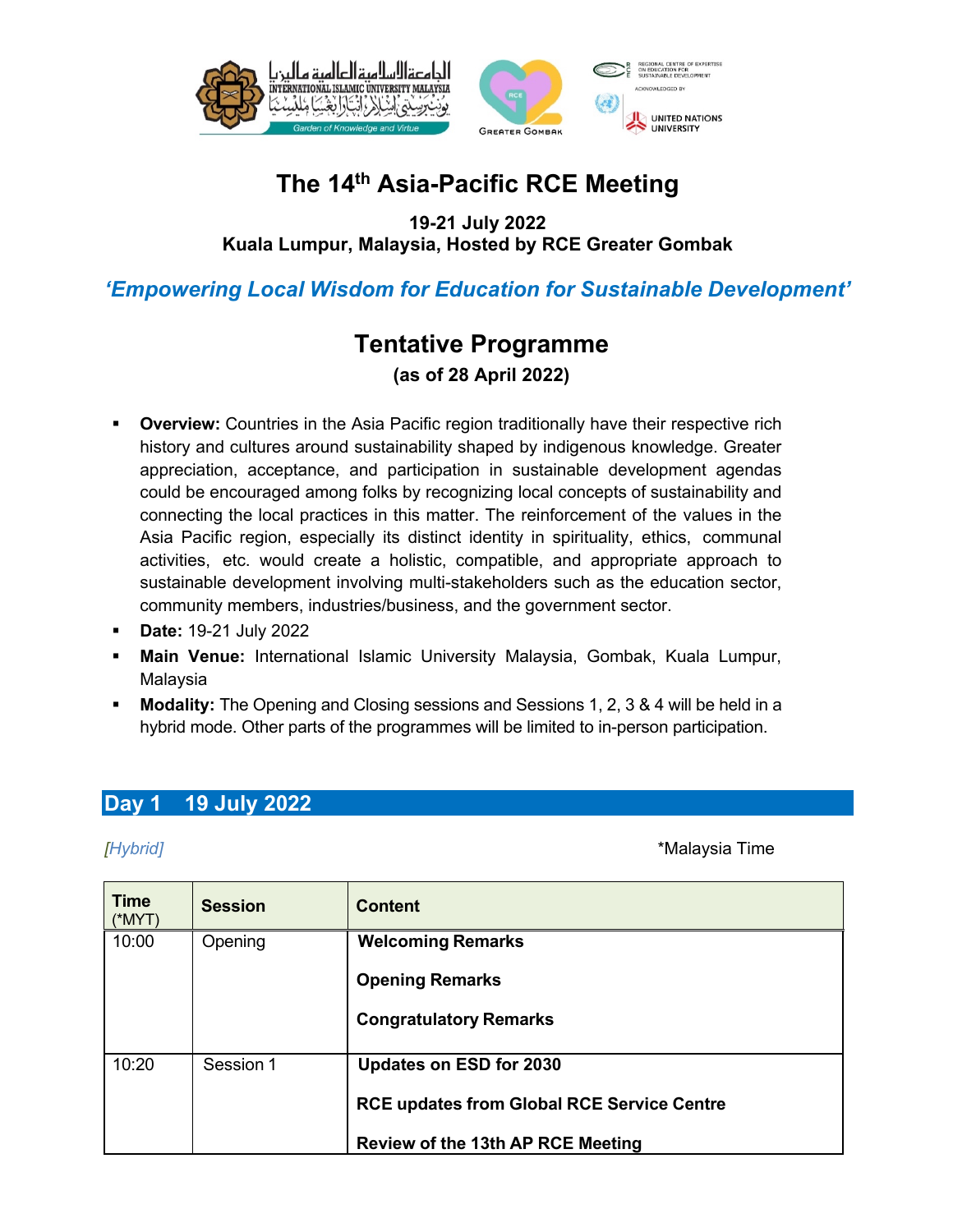| 10:45 | <b>Break</b> |                                                                                                                                                                                                                                                                                                                                                                                                                      |
|-------|--------------|----------------------------------------------------------------------------------------------------------------------------------------------------------------------------------------------------------------------------------------------------------------------------------------------------------------------------------------------------------------------------------------------------------------------|
| 10:50 | Session 2    | Keynote: Empowering Indigenous Knowledge and<br>Local Practice for Education for Sustainable Development<br>Sharing of good practices and successful activities in<br><b>Empowering Local Wisdom for ESD</b><br>*Concurrent Session<br>1. Local Wisdom for Social Sustainability<br>2. Local Wisdom for Economic Sustainability<br>3. Local Wisdom for Environment Sustainability<br><b>Synergy building session</b> |
| 12:30 | Session 3    | RCE 2050: Report on Futures Workshop with RCEs<br><b>Discussion on RCE Thematic Collaborative Projects</b><br>1. Ongoing joint projects<br>2. Potential future joint projects<br><b>AP RCE Updates on Organisation</b>                                                                                                                                                                                               |

## *[In Person]*

| 13:40 | Lunch Break | Lunch<br><b>Garden of Knowledge and Virtue Campus Tour</b><br>Visit to Akar Budi Centre (Community Centre)<br><b>Indigenous Cultural Exhibition</b> |
|-------|-------------|-----------------------------------------------------------------------------------------------------------------------------------------------------|
| 15:30 |             | <b>Visit to PSPK Women Development Centre</b>                                                                                                       |
| 17:30 |             | End of Day 1                                                                                                                                        |